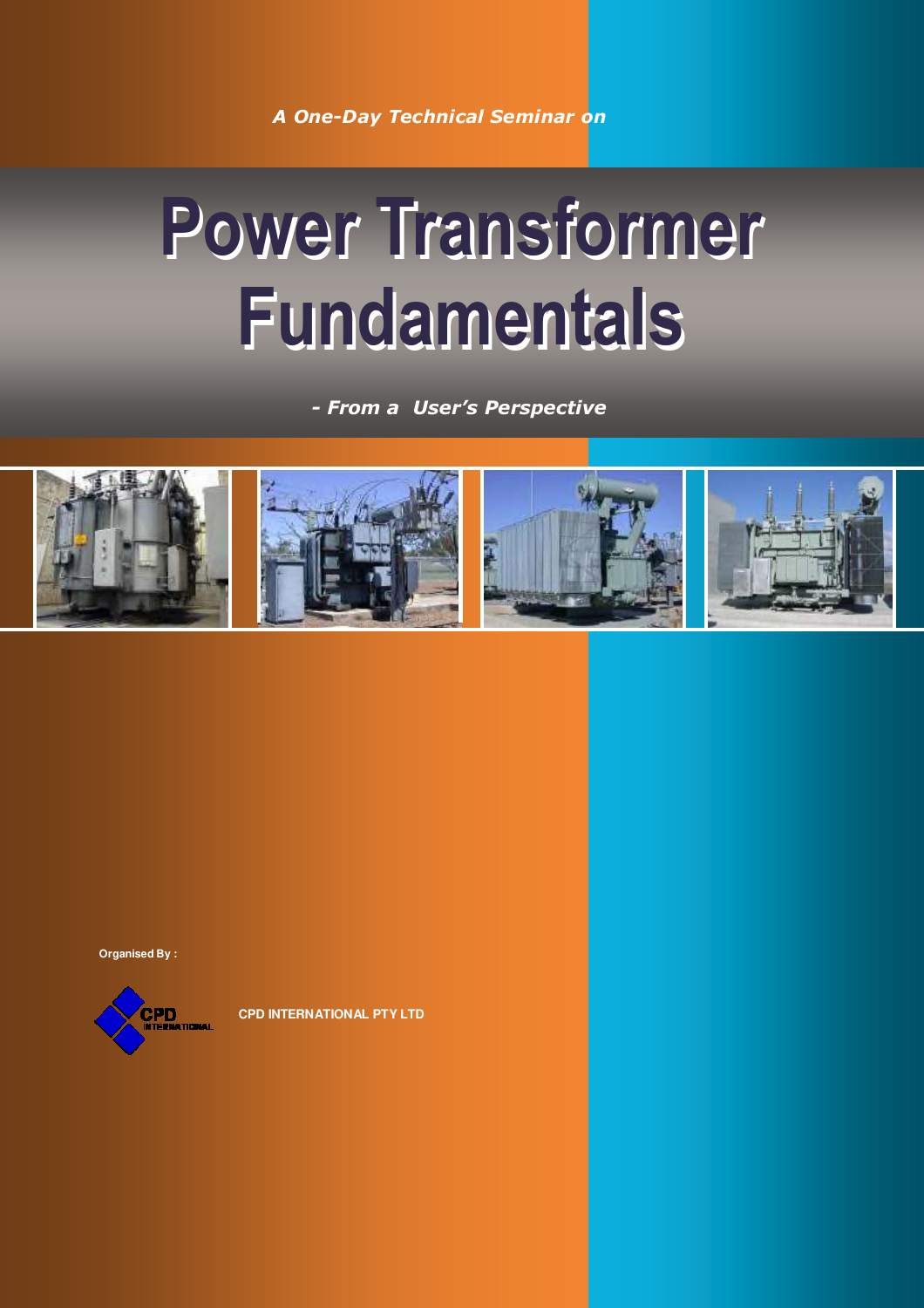This 1-day course will provide an introduction to the information that a transformer user needs to know to:

- Specify and purchase a transformer that meets their technical requirements
- Minimises the life cycle costs over the life of the asset
- Understand existing transformers on their system and the ability of these units to meet their requirements
- Manage transformers over their life, and understand what issues need to be considered when deciding to repair, refurbish or replace a transformer.

Attendees will also gain an understanding of some of the alternate technologies available and the advantages of these technologies. Much of the information will be based on the presenter's years of experience working with transformers and associated equipment.

# **Seminar Content**

#### **1. Transformer Basics**

- Basic Principles of Operation
- Basic Equations
- Sizes and Type

# **2. What I need to know to specify a Transformer**

- Introduction to Australian Standards
- Winding Types and Connections
- Cooling Systems
- Transformer Ratings
- Emergency Rating, and overload
- Tapping Range
- Impedance
- Cost of Losses
- Transformer Sound Level
- Testing
- Other information to consider

#### **3. Transformer Components**

- Tap Changers
- Bushings
- **Breathers**
- Pressure Relief Device
- Buchholz & Oil Surge Relay
- Fibre Optics
- **Instruments**
- Oil Preservation System

# **4. Life Management of Transformers**

- What Kills a Transformer
- Transformer Dry outs
- DGA & Oil Testing
- Bushing Monitoring
- On Line monitoring
- Transformer Management systems
- Repair Replace or Refurbish
- Tips for Repair or Refurbishment

## **5. Alternate Transformer Types and Technologies**

- Gas Insulated Transformer
- Dry Type Transformers
- Alternatives to new mineral oil